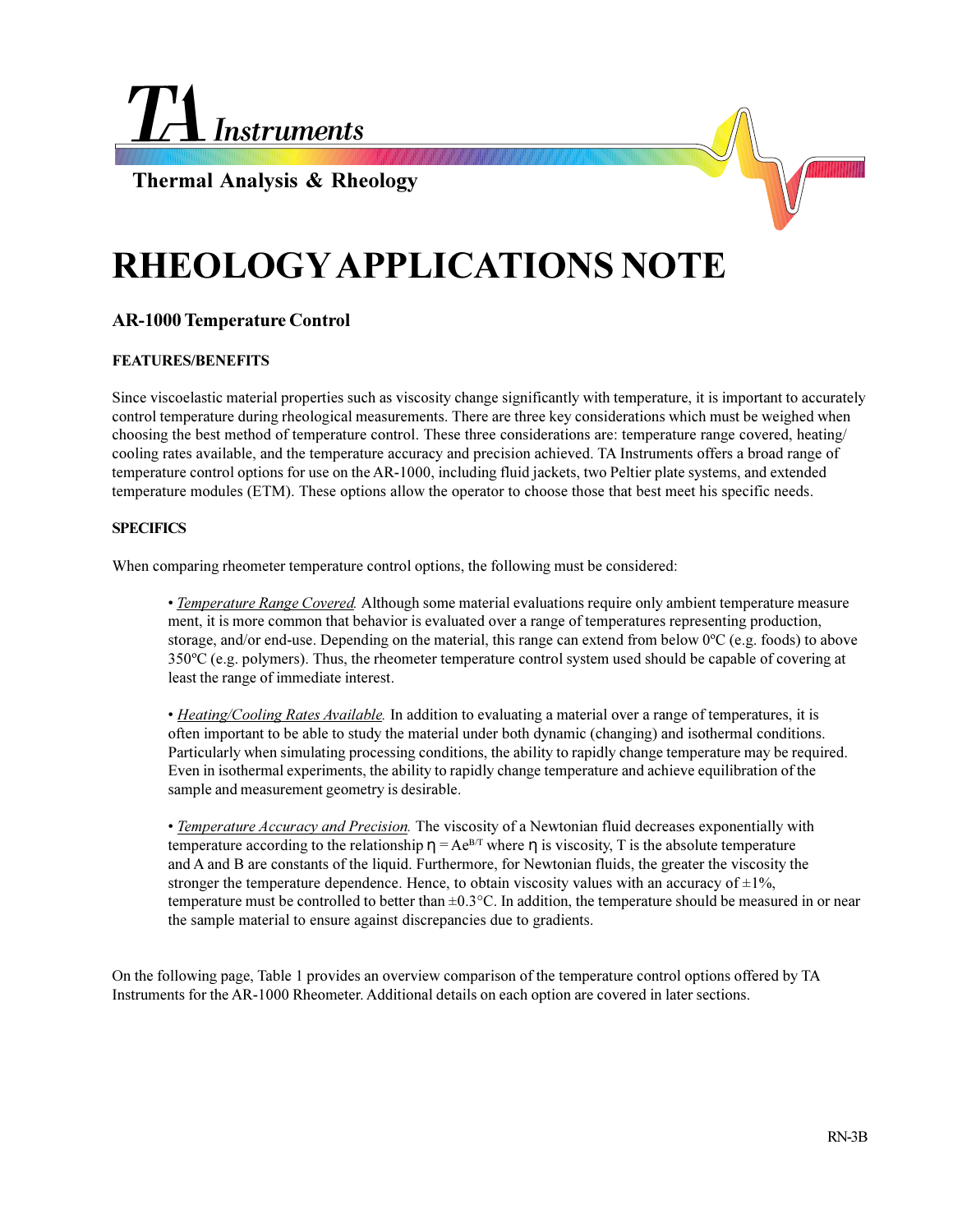### **TABLE1**

|                              | Fluid Jacket               | Peltier Plate                                                              | <b>ETM</b>                |
|------------------------------|----------------------------|----------------------------------------------------------------------------|---------------------------|
| <b>Temperature Range</b>     | $-25$ to $150^{\circ}$ C   | $-10$ to 99.9 $\degree$ C (standard)<br>-20 to $180^{\circ}$ C (extended)* | $-100$ to $400^{\circ}$ C |
| Heating/Cooling Rates        | up to $2^{\circ}$ C/minute | up to $50^{\circ}$ C/minute                                                | up to $120^{\circ}$ C/min |
| <b>Temperature Precision</b> | $+0.1$ °C                  | $+0.1$ °C                                                                  | $\pm 0.1$ °C              |

\* Temperature range of the Peltier plate can be extended to -40 $\degree$ C by use of refrigerated circulator.

## **Fluid Jacket**

In this arrangement, fluid from an external bath is circulated through a jacket which surrounds the sample and test geometry (Figure 1). The actual sample temperature attained is measured and controlled by one of two options:

1. Temperature is controlled at the circulation bath and not in the fluid jacket near the sample. In addition, there is no readout of sample temperature on the controller (computer). This is the least accurate option, and generally not recommended.

2. An integrated system where a Pt100 sensor inserted in the sample cup provides a sample temperature not only for readout to the computer, but also for control of the circulator bath. This arrangement provides excellent temperature accuracy and precision, and is recommended for fluid jacket operations.

Because of the large mass of the jacket and circulating fluid, rapid temperature change is not possible. Therefore, the fluid jacket is used only for temperature control when the concentric and double concentric cylinder geometries are required.



The fluid jacket can be used with the blank sample plate (if Peltier plate is not required).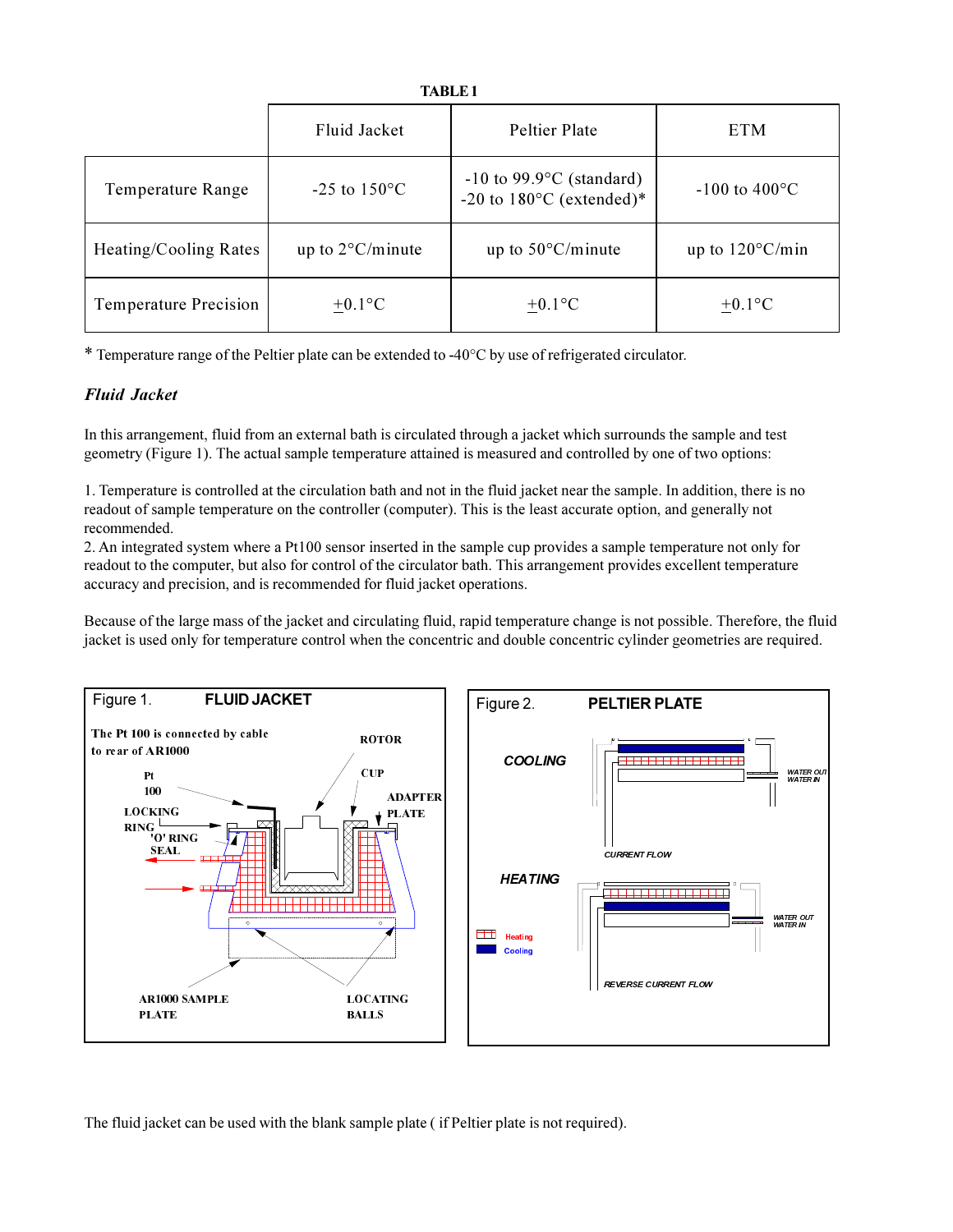## *Peltier Plate*

There are two Peltier Plate options for the AR-1000. The Standard Peltier System (SPS) has a top temperature of 99.9°C, while the Extended Peltier System (EPS) has a top temperature of  $180^{\circ}$ C. They both serve as the lower plate of the cone & plate and parallel plate geometries (Figure 2). The principle of operation is based on the "Peltier effect" which is essentially the reverse of the effect produced by a thermocouple. In the Peltier effect, a current is introduced to create a temperature change at the junction, which is subsequently transferred to the sample. Water continually circulating through the Peltier plate acts as a heat sink or heat source to facilitate this Peltier effect. With narrow gaps, temperature changes from the plate are rapidly conducted through the sample. Hence, the Peltier plate is capable of heating/cooling rheology samples at up to 50°C/minute. Furthermore, the open design of the Peltier plate facilitates sample loading and cleaning.

## *Extended Temperature Module (ETM)*

The ETM is an induction heating system which can be coupled with a liquid nitrogen cooling accessory to cover the broad temperature range (-100 to 400°C). [ Two more limited versions of the ETM are also available. These cover low temperatures (-100°C to ambient) and high temperatures (50 to 400°C) respectively.] Heating is achieved in the ETM and its associated high temperature accessories by using special measurement geometries with a central core with a reusable/ disposable aluminum cover (Figure 3). A coil nearly surrounding the measurement geometry generates a high frequency oscillating electromagnetic field which induces a current in the plates. The induced current readily generates heat, and a ceramic heat break on the geometry prevents heat from being conducted up the drive shaft. This is the most efficient form of heating used by any commercial rheometer because the surfaces of the geometry are heated directly and are in direct contact with the sample. Alternative high temperature heaters which use electrically heated air or oil as the heat transfer medium are not as responsive. The ETM can change temperature as rapidly as  $2^{\circ}$ C/second and is stable to within  $\pm 0.1^{\circ}$ C. These high rates of temperature change facilitate simulation of the actual conditions seen by a material during processing. In addition, high temperature samples such as polymer melts can be evaluated with minimal chance for thermal degradation. Furthermore, the atmosphere around the material can be controlled by the use of small quantities of inert gas to eliminate oxidation if required. Controlled cooling is provided in the ETM by small jets of cold nitrogen gas.

The ETM provides easy sample access for trimming, visibility, and cleanability. The ETM can be used with a blank sample plate (if Peltier plate is not required).